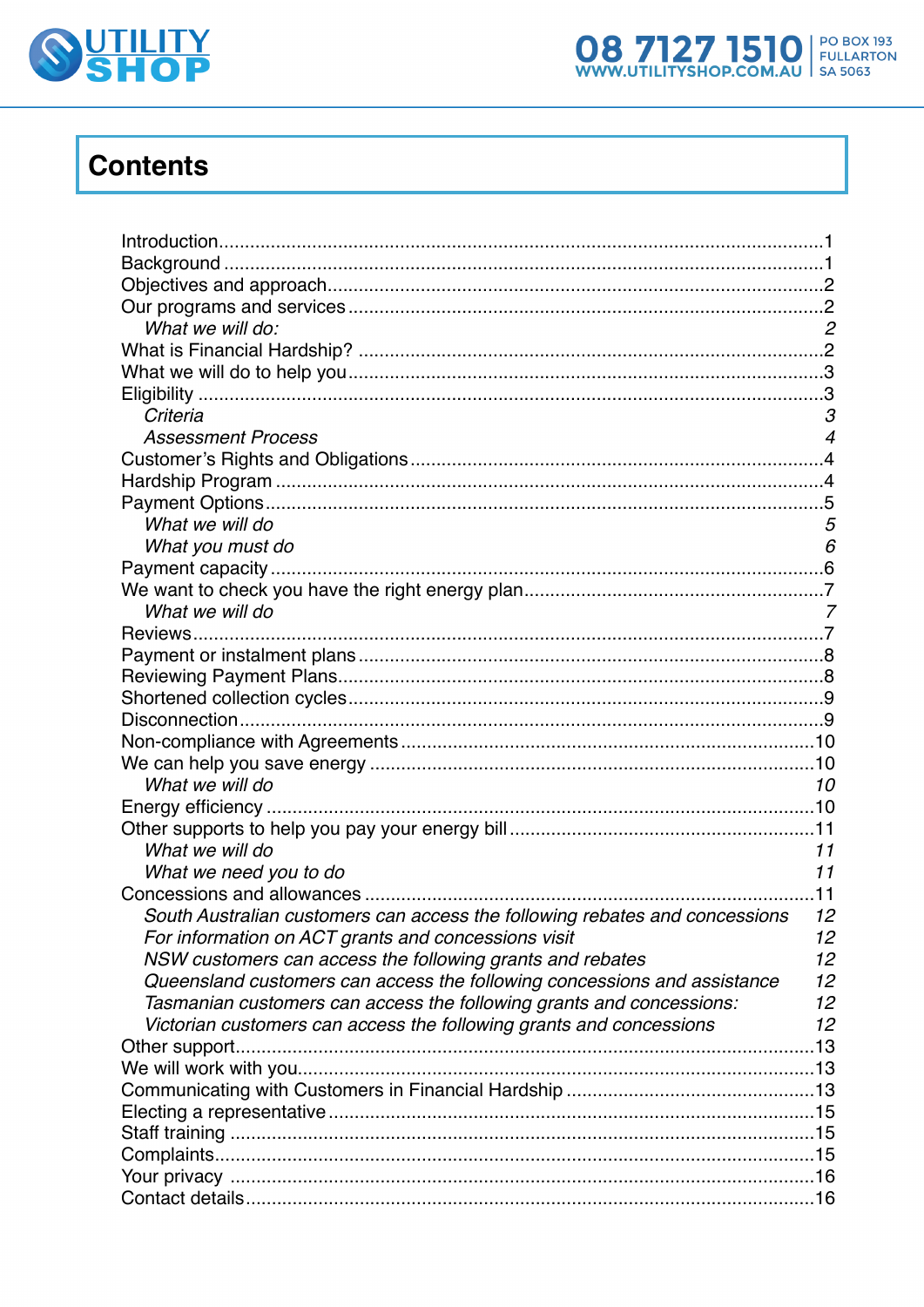## **Introduction**

This policy applies to all residential customers living in all states and territories who find it hard to pay their energy bills due to hardship.

You might experience hardship because of factors like:

- death in the family
- household illness
- family violence
- unemployment
- reduced income.

This policy explains:

- what we will do to help you manage your energy bills
- how we consider your circumstances and needs
- your rights as a customer in our hardship program.

You can ask a support person to contact us, such as:

- a financial counsellor
- someone who helps you manage your energy bills.

We need your permission to talk to your support person.

## **Background**

At Utility Shop, we understand that at various times and for a whole variety of reasons customers can experience financial hardship and may need additional assistance and flexibility to pay their energy bills.

If you find yourself in a position that you are struggling to pay an energy bill the best thing to do is contact Utility Shop as soon as possible and ideally before the bill due date so that we can do our best to help you.

The earlier the issue is addressed, the easier it is to manage and help you to avoid any additional stress, inconvenience, application of late fees or even having your services disconnected.

Our Hardship policy is based on a focus of shared responsibility where Utility Shop and customers all share responsibility for assisting customers in financial hardship. Government concessions and/or grants, other community assistance programs and free financial counselling are additional services available to you at any time.

This policy is freely available by contacting us directly by phone, email or mail, and is also on our website.

Customer financial hardship is legally recognised within the National Energy Retail Law Act 2011. All authorised energy retailers are governed by this Act. Utility Shop has systems in place to enable it to meet its hardship obligations under the Retail Law, Retail Rules, AER Customer Hardship Guideline, and its customer hardship policy

For the purposes of this hardship policy, we define residential customers as those who purchase electricity or gas principally for personal, household or domestic use at the address specified in the contract for supply of energy.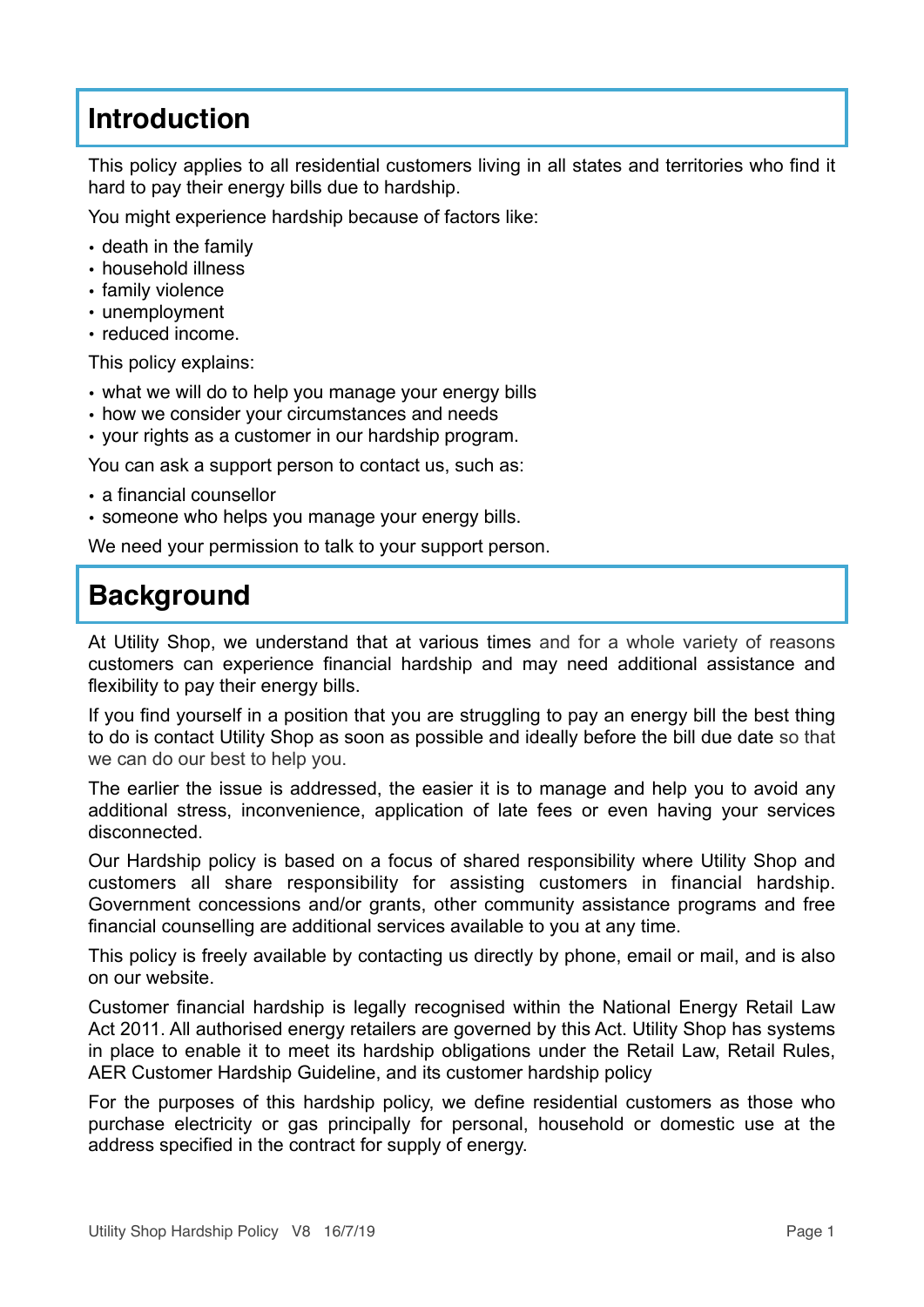## <span id="page-2-0"></span>**Objectives and approach**

Our hardship policy is in place to help and support you during a period of financial hardship. If you are having difficulty paying your bill, Utility Shop's hardship program can help you pay off your debt through a number of affordable payment arrangements.

We identify people who may be in need of assistance by reviewing their payment history, direct contact with clients and/or contact directly from our clients. In the event that Utility Shop identifies a customer who may be in need of assistance we will endeavour to contact them within 10 business days. Once we have this contact we are then in a position to assist with reducing their debt by offering them various payment options.

If you are not able to pay your utility bill by the due date then we strongly recommend that you contact us immediately to save you any further increase in your debt.

We recognise energy is an essential service and Utility Shop will assist customers if they are willing to pay their bills but require some payment flexibility. Utility Shop will support our customers once they have been identified as in financial hardship.

### <span id="page-2-1"></span>**Our programs and services**

As a hardship customer, you can access a range of programs and services to help you:

- We will ensure payment arrangements are tailored, fair, flexible, affordable and reviewed regularly;
- We will help you find financial counselling services and other support services that may provide assistance beyond just energy-related debt;
- We will help you find government assistance and concessions that may apply to you;
- Information on energy conservation is offered over the phone and in writing to assist customers to reduce their consumption and future energy costs;
- Additional case management may include the offer of home energy auditing services to help you reduce your consumption.

#### <span id="page-2-2"></span>**What we will do:**

We will consider your individual situation to find the right programs (e.g. concession programs) or services that meet your needs.

## <span id="page-2-3"></span>**What is Financial Hardship?**

Utility Shop defines a customer in financial hardship as one who is willing but unable to meet their financial obligations because of unexpected events or unforeseen changes that have impacted their income or expenditure. We understand that there are a range of factors that need to be taken into account. In general, situations of financial hardship can be characterised as either being short-term or longer-term.

Customers can experience a short-term hardship as a result of a temporary financial difficulty. Generally customers will only require short-term flexibility, such as flexible payment arrangements and/or temporary assistance, such as an extension in the due date of a bill.

Longer-term hardship generally results from a combination of low income and a change in circumstances or an unforeseen event. We will work with you to provide a range of options, which include a formalised case management approach, additional advice and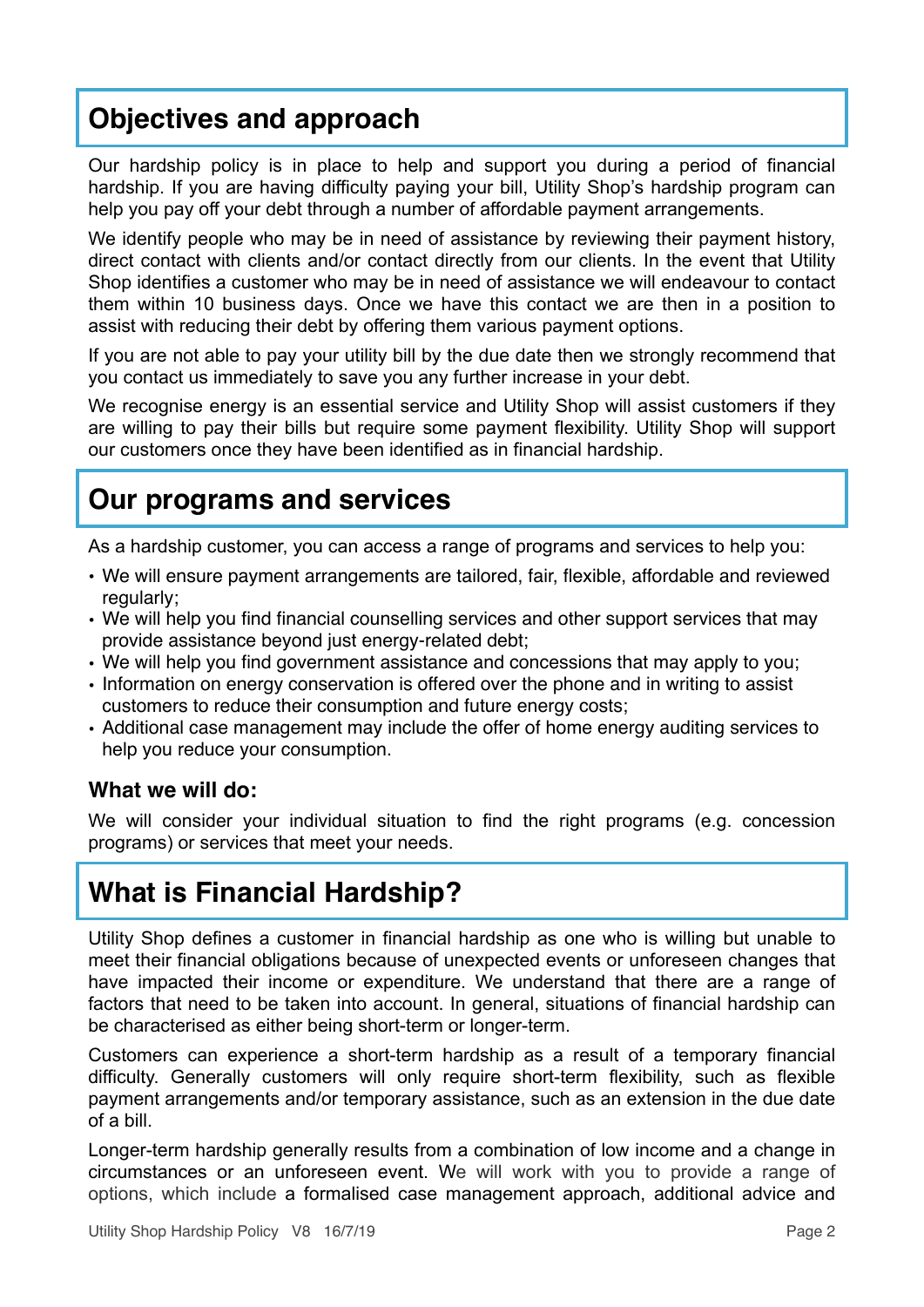assistance in energy efficiency and existing market contract reviews and referral to financial counselling services.

### <span id="page-3-0"></span>**What we will do to help you**

We will tell you about our hardship program if:

- you tell us you are having trouble paying your bill
- you are referred to our program by a financial counsellor or other community worker
- we are concerned that you may be experiencing financial hardship.

We will recommend you speak to a staff member to help you join our hardship program if you have:

- a history of late payments
- broken payment plans
- requested payment extensions
- received a disconnection warning notice
- been disconnected for non-payment.

We can also support you to join our hardship program if you tell us:

- you are eligible for a relief grant or other emergency assistance
- you have personal circumstances where hardship support may help. For example, death in the family or job loss.

You may have trouble paying your bills for different reasons. Please contact us so we can discuss your individual situation.

Our staff are specially trained to help you with hardship. Staff will:

- ask you a few questions about your circumstances
- work out if you can join the hardship program.

We will assess your application for hardship assistance within 5 business days following the receipt of the application, and work with you to identify the best solution.

We will let you know if you are accepted into our hardship program within 10 business days from receipt of the application.

If you are accepted into our hardship program, we will:

- tell you if you are on the right energy plan or if there is a better plan for you
- tell you about government concessions, relief schemes or energy rebates you may be able to receive
- give you ideas about how to reduce your energy use
- talk to you about a payment amount that suits your circumstances.

We can send you a free copy of our hardship policy.

## <span id="page-3-1"></span>**Eligibility**

#### <span id="page-3-2"></span>**Criteria**

To be eligible to participate in the hardship program, the customer must:

- have an active, residential customer account;
- have a debt outstanding that cannot be paid before the next bill due date.

Customers will not be eligible if the account is: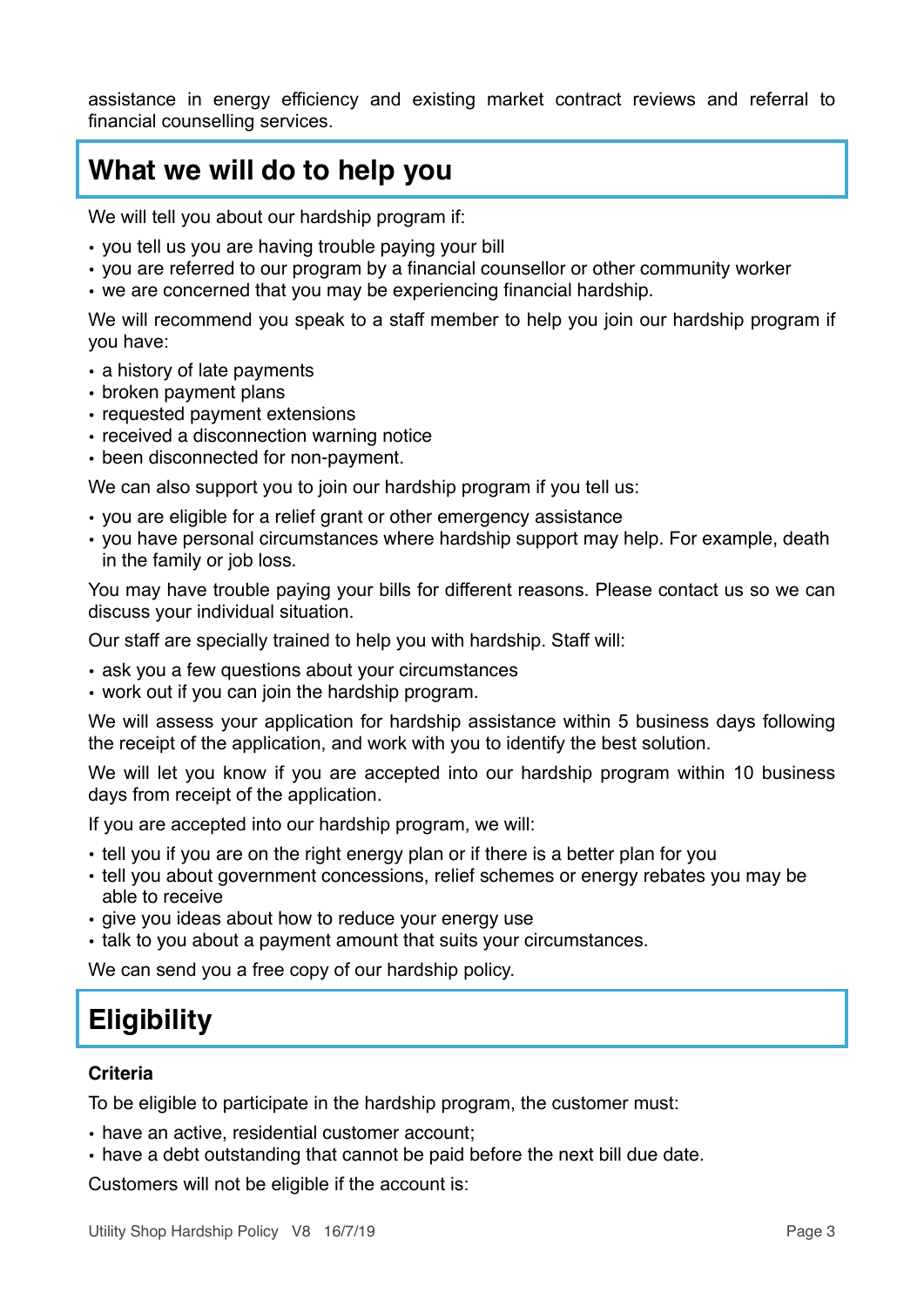- "final" unless already in the hardship program; or
- a "dear occupant" account (i.e. no account holder details on record).

#### <span id="page-4-0"></span>**Assessment Process**

- Potential hardship is identified through internally monitored metrics, communication from the customer to Utility Shop, or communication from a third party.
- The customer is contacted to make them aware of the hardship program, answer any questions they may have, and build a picture of their circumstances so that Utility Shop can offer a solution that best fits their circumstances.
- Internal records of the customer's account status and any previous participation in hardship programs will be reviewed.
- If the customer meets the eligibility criteria above, they will be offered participation in the hardship program.

## <span id="page-4-1"></span>**Customer's Rights and Obligations**

Utility Shop's team will ensure that you are fully informed of your rights and obligations under this hardship policy. Utility Shop will explain the program guidelines to the customer and confirm that the customer is willing to participate within these guidelines.

Utility Shop considers the following as customer rights:

- To be treated sensitively;
- To negotiate an affordable payment plan;
- To renegotiate instalment payments;
- To receive information on grants and concessions;
- To not be disconnected whilst actively participating in the hardship program.

Utility Shop considers the following as customer obligations:

- To contact Utility Shop when experiencing a change in circumstance;
- To contact Utility Shop when unable to make payments according to the agreed payment plan;
- To stay in touch with our team.

Additional support may also be provided through:

- Referral to alternate forms of assistance (e.g. financial counsellors); or
- Provision of energy efficiency information to reduce consumption.

# <span id="page-4-2"></span>**Hardship Program**

Utility Shop encourages customers who are struggling financially to contact us personally. We also understand some customers may feel uncomfortable discussing their financial problems with us directly. Therefore, we actively recommend you go through a third party, such as a financial counsellor or a welfare agency.

Our aim is to, wherever possible, work with our customers or their representative to close the gap between a customer's energy consumption and their capacity to pay, thus establishing a sustainable usage and payment pathway within 20 business days of being contacted.

We will advise customers in writing at the commencement of this agreement what the terms of the agreement are and what will happen should they not adhere to the agreement.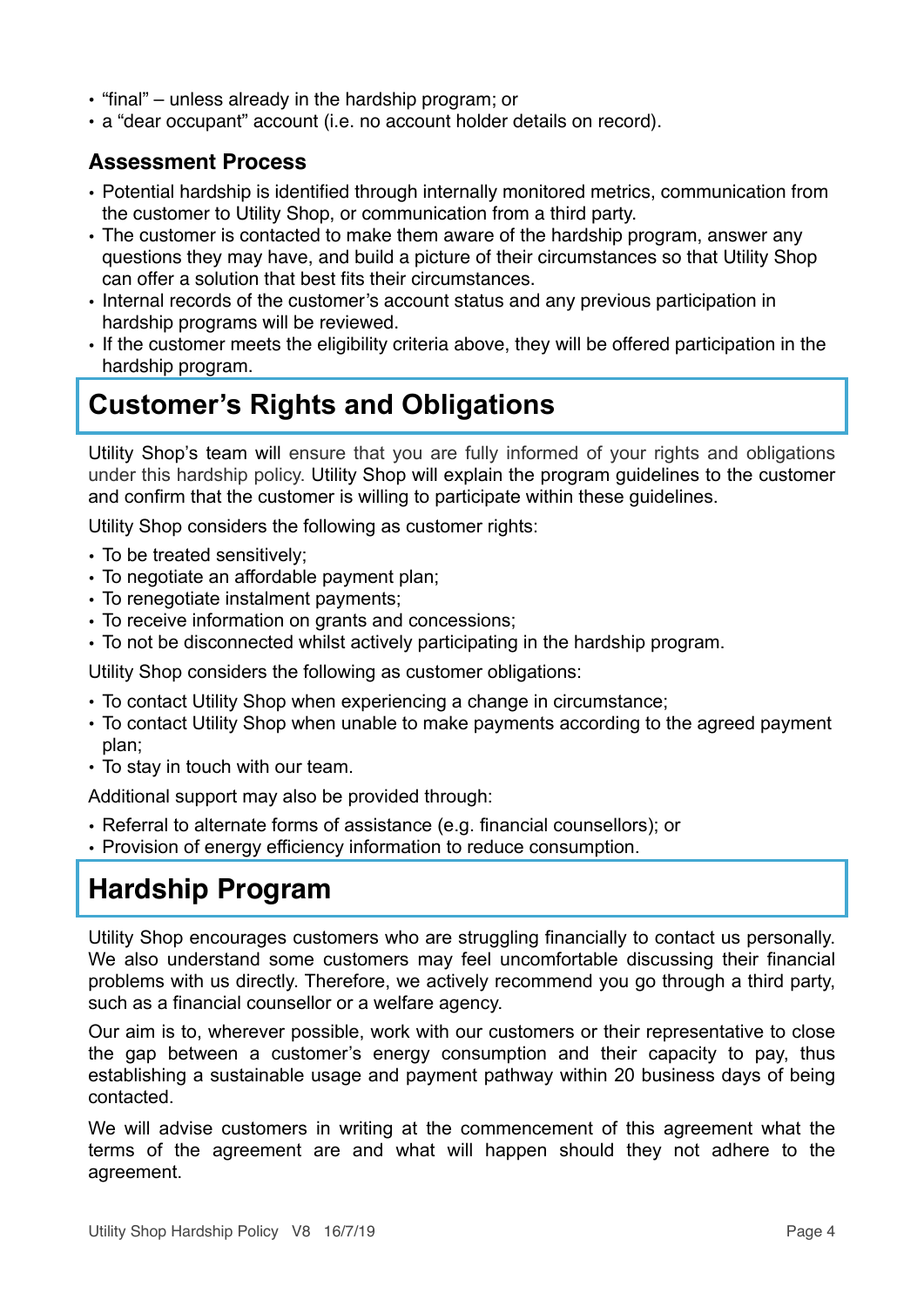We will ask you to demonstrate your willingness to participate with us in managing your energy-related debt. You will be asked to agree to a payment instalment plan that offers temporary or ongoing relief, without accumulating more debt.

Utility Shop will not disconnect any residential customer while they are actively participating in our hardship program. While participating in the program, our customers' financial plans are reviewed regularly.

Once a customer has been identified as in hardship, Utility Shop's response is as follows:

- payment plans
- government grants
- Centrepay will be made available for any alternative offer made to the hardship customer
- assistance options
- financial counsellors
- energy efficiency information
- home energy audits

The customer will be sent a letter confirming their entry into the hardship program within 10 business days of an agreement being reached with a customer.

We will establish milestones and actively monitor performance to ensure that everything remains on track.

Where problems emerge, we will contact customers promptly to resolve them. If payment instalment plans' commitments are not being met, depending on circumstances, they may be revised or cancelled at this point.

### <span id="page-5-0"></span>**Payment Options**

#### <span id="page-5-1"></span>**What we will do**

There are different payment options available to hardship customers, including:

- payment plans
- Centrepay.

When you are in our hardship program, we will offer you flexible payment options to suit your individual situation.

To make your payment plan, we will consider:

- how much you can pay
- how much you owe
- how much energy we expect you will use in the next 12 months.

This will help us figure out a payment plan that is right for you.

We will offer a payment plan to suit your situation. This will include payments to cover:

- what you owe
- an amount to cover your energy use.

Once we agree to a payment plan, we will send you information including:

- who you can contact for more help
- how long the payment plan will go for
- the amount you will pay each time
- how many payments you need to make
- when you need to make your payments (this is also called the frequency of the payments)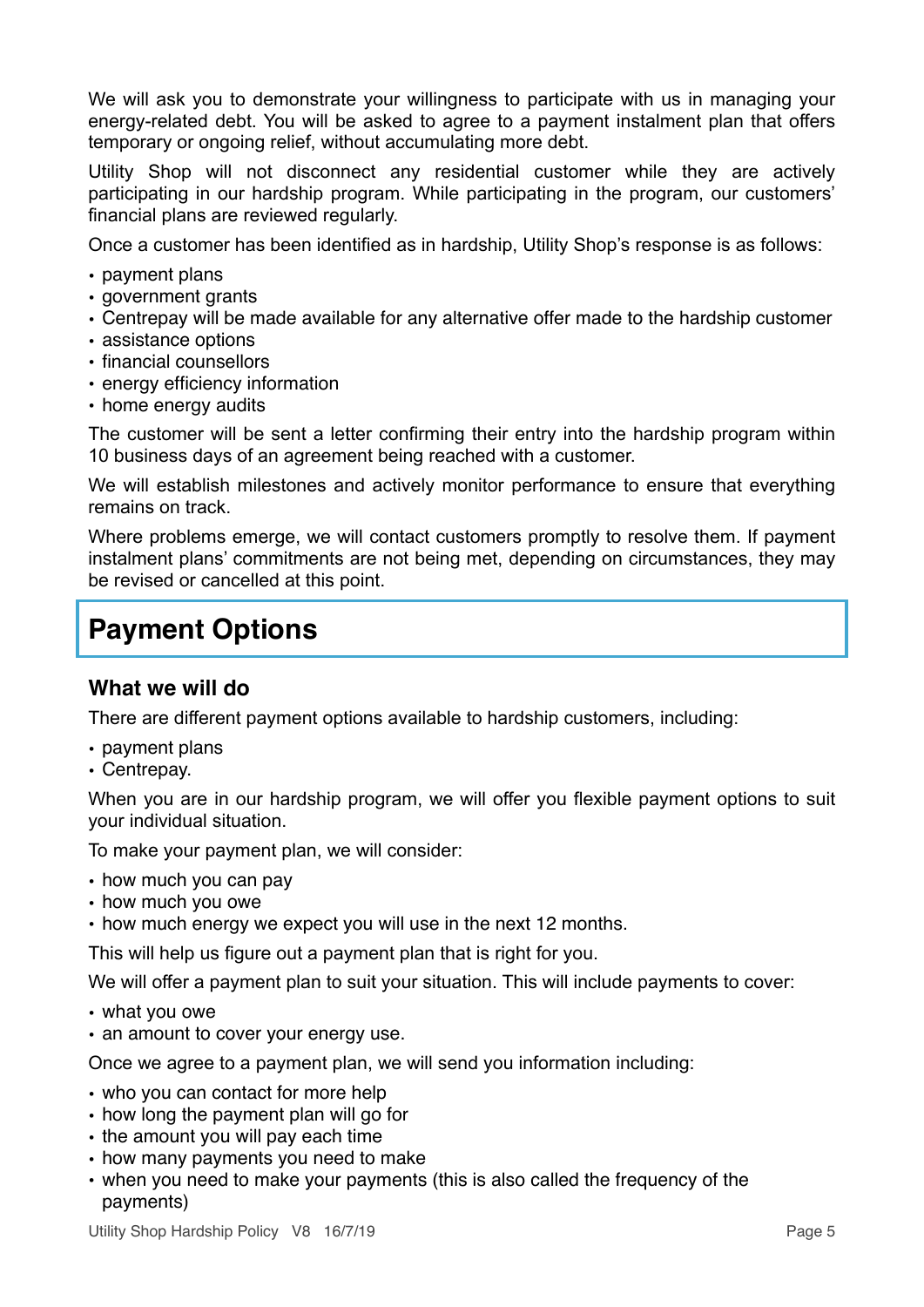• how we worked out your payments.

You can choose to use Centrepay, if you are eligible.

Centrepay is a free service you can use to help pay your bills. Centrepay can automatically take an amount of money from your Centrelink payments to go toward energy bills and expenses.

We will see if another energy plan may be better for you. If you agree, we can transfer you to a better energy plan for free.

Depending on the rules in our hardship policy, we may be able to remove some debt, fees or charges you owe.

If you miss a payment, we will contact you to see if you need help. We will contact you by email, and also by your preferred contact method if you have nominated one (e.g. phone call). If we do not receive a response or full payment within 5 business days, we will follow up via the same method(s). Subsequent contact will be made in 3-5 business days, after which contract consequences may be triggered if no resolution can be reached.

#### <span id="page-6-0"></span>**What you must do**

Tell us if your situation changes and you can no longer make the payments in your plan. We can then review your payment arrangements.

Tell us if your contact details change.

We may stop helping you if you:

- stop making payments under your plan
- do not tell us when your contact details change.

If you have had two payment plans cancelled in the last 12 months because you did not follow your plan:

- we do not have to offer you another plan
- we might disconnect your energy.

## <span id="page-6-1"></span>**Payment capacity**

When a customer is considering payment arrangements and being on a hardship program they should consider the following:

- Consider what amount you can afford to pay immediately, no matter how big or small.
- Consider what amount you are able to pay at a later date, and the date you will be able to pay it.
- A regular amount that you will be able to pay as part of a payment arrangement whether weekly, fortnightly or monthly.
- The timeframe around the frequency of payments you can easily manage.

Utility Shop establishes reasonable and manageable payment agreements which are tailored to each individual case by a case manager and in discussion with the client and/or financial counsellors. When we are assessing a customer's capacity to pay, we take into account a customer's income against other financial commitments and basic living expenses. The discussion will include:

- understanding the customer's current situation
- verifying if the customer is able to make a payment and how much they can afford to commit to
- the customer's expected energy consumption over a 12-month period
- the total arrears owing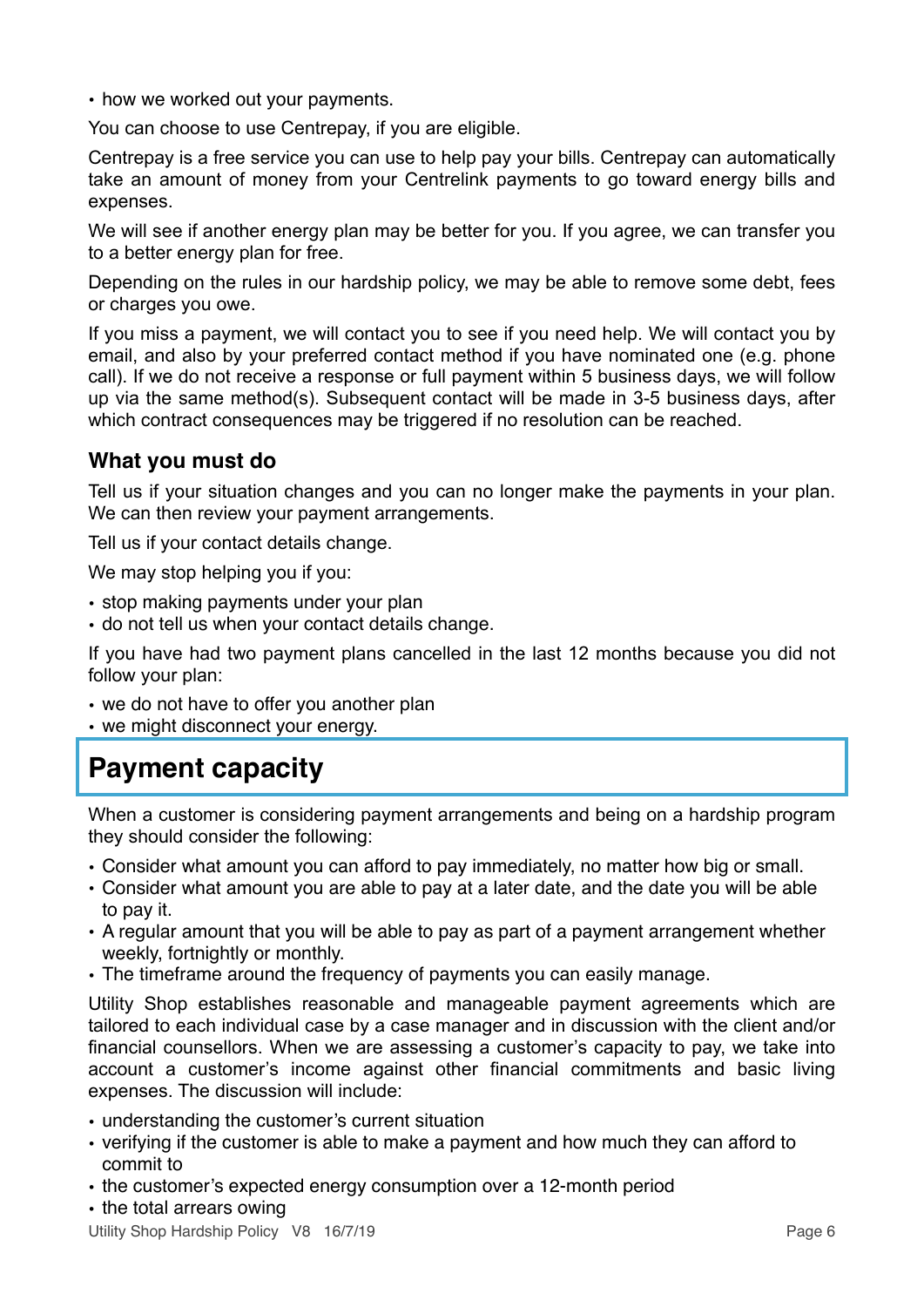- the amount the customer has advised they can afford to pay
- other information the customer has advised regarding their capacity to pay, in line with privacy requirements
- offering the services of a financial counsellor if we believe it would assist the clients long term ability to pay the accounts
- remind the client that we have Centrepay options available and can assist in applications
- to assist in the reduction of energy we could conduct an energy audit for the client to assist them in knowing why their energy usage is high

We will take into consideration a financial counsellor's statements about a customer's capacity to pay and also employ strategies to help customers reduce their usage if it is unsustainable. With the assistance of financial planners we can arrange ongoing direct debits which will assist the clients' future payments.

## <span id="page-7-0"></span>**We want to check you have the right energy plan**

#### <span id="page-7-1"></span>**What we will do**

When you join our hardship program, we will talk to you about your energy use and whether you are on the right plan.

If we think there is a better energy plan for you, we will:

- explain why the plan is better
- ask if you'd like to transfer to the new plan for free.

We will only talk to you about energy plans we can offer.

## <span id="page-7-2"></span>**Reviews**

Regular liaison with customers is important as circumstances can change. Conducting regular reviews of their account ensures that the repayment plan is suitable to the customer's needs and is being adhered to. Reviews may be triggered for a number of reasons including:

- Missed payments
- Increases in consumption
- Account in credit
- Account finalised
- Scheduled review
- We are notified by a customer or their authorised representative of a change in circumstances.

Reviewing the account provides the customer an important opportunity to discuss their progress and make any changes to the plan that might be required. It may also be necessary for Utility Shop to discuss with the customer or financial counsellor the possibility of increasing their regular payments in order to align payments more closely with ongoing consumption and the reduction of debt, in order to work towards a sustainable position.

Utility Shop will also review the customer's existing market contract and recommend the most appropriate tariff applicable to your circumstances, where we will take into consideration:

- Cost effectiveness;
- Any dedicated off-peak appliances you have;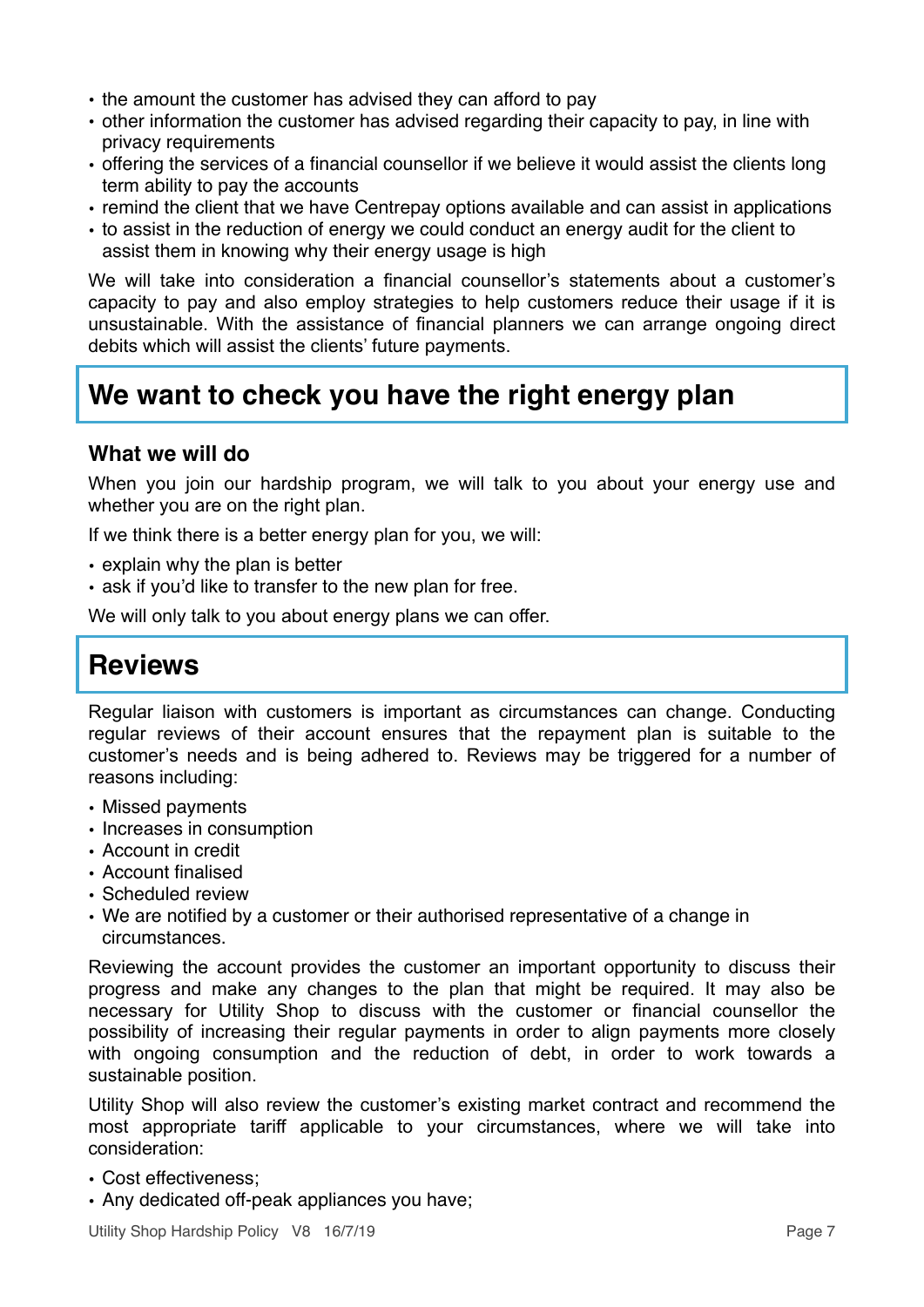- Overall power usage and billing patterns;
- Previous bills (if available);
- Other relevant information.

The review will be conducted at no cost to the customer. We will monitor payments closely to ensure that debt is reduced and does not accumulate further.

We encourage our customers to contact us immediately should they have any issues in any payments. If they are unable to make a payment they must immediately contact us so that we can then make alternative arrangements and then allow the client to stay on the Hardship Program. If the amount of the payment is the issue then we will work with the clients to ensure that a new payment plan is considered and also remind them of financial counselling services.

### <span id="page-8-0"></span>**Payment or instalment plans**

A payment or instalment plan allows you to pay an agreed amount regularly towards your bill.

Flexible payment arrangements are short-term extensions granted when a customer advises they can't pay their current account on time. These arrangements are usually offered to customers experiencing short-term financial difficulty as a result of an unexpected but short-term change in income and/or expenditure.

Payment extensions/arrangements allow the customer the flexibility to pay-off the account in either a lump sum or instalments prior to the next bill being issued.

We encourage customers to make payments that at the least will cover their usage.

Utility Shop's Instalment Plan is a structured payment plan designed to budget for the cost of energy use, manage peaks in energy use and any accumulated debits over a 12-month period. Customers can pay for their annual energy use in equal instalments either fortnightly or monthly.

Only agree to an amount you can realistically afford, because if you break the payment plan your energy supply can be disconnected. Utility Shop will only refuse a payment plan if you have failed to meet previously agreed arrangements. If a customer is not maintaining their payment arrangement and has not been in contact, they may be removed from the program. A customer's engagement with the payment or instalment plan is fundamental if a successful outcome is to be achieved.

If Utility Shop and a customer cannot agree on the amount of your payment plan, we suggest contacting a local financial advisor, welfare agency or ombudsman.

## <span id="page-8-1"></span>**Reviewing Payment Plans**

The Instalment Plan amount and length forms part of this review. Our staff will attempt to contact each customer within each quarterly billing cycle to confirm their payment plan continues to be appropriate and affordable.

If a customer is paying less than their usage and accumulating debt, our staff will monitor the customer's account and make contact more frequently. At this stage we would offer the client a review of energy by conducting an energy audit at no cost to the client. We encourage customers to make payments that at least cover their average daily usage over the last 12 months to smooth out peaks and avoid seasonal pricing shocks.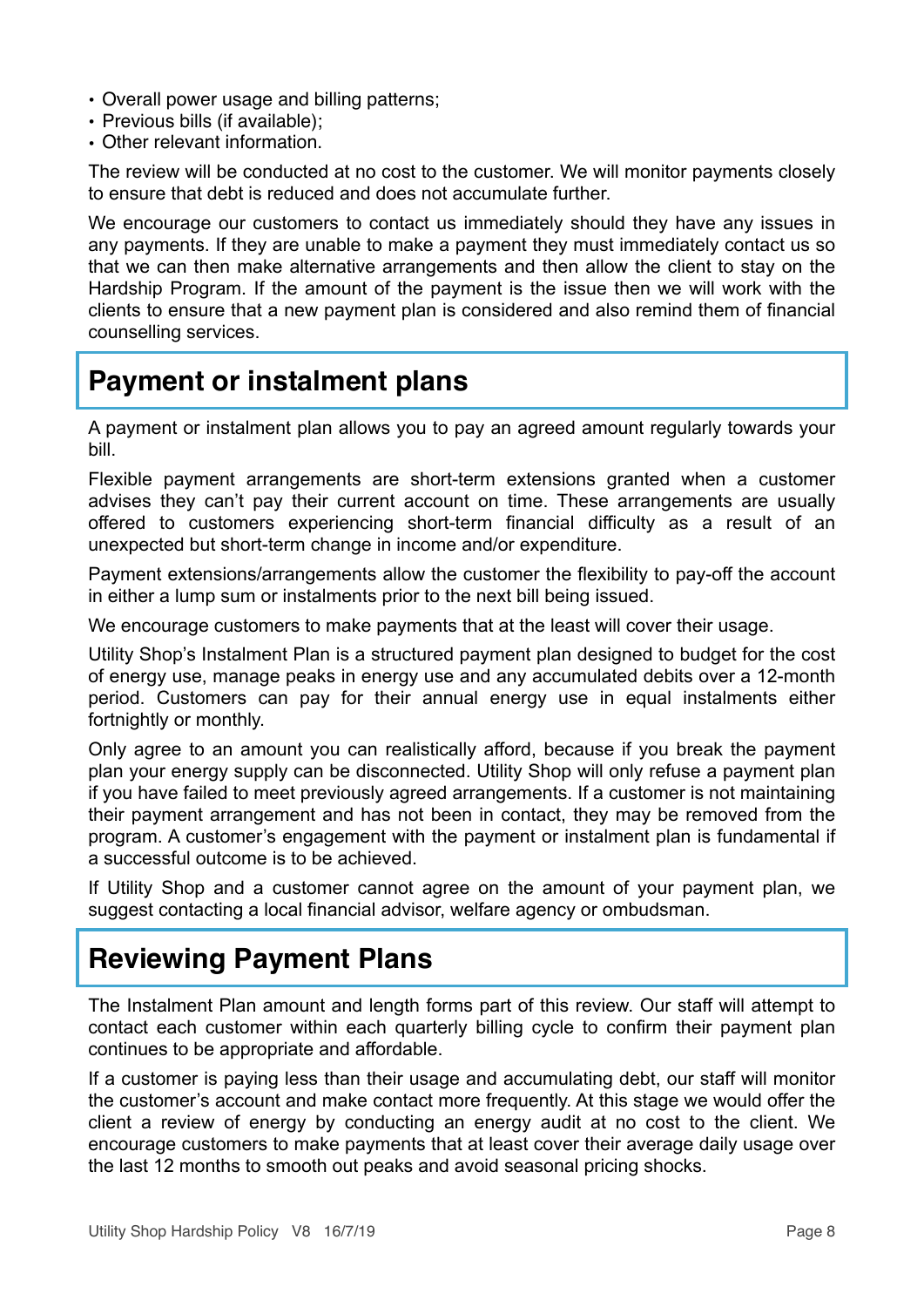While you meet all your agreed commitments in managing your energy-related debt we will continue to apply this policy. If you fail to meet your commitments twice within 12 months, or fail to agree and fulfil revised arrangements, normal credit treatment may be commenced.

If you have complaints or concerns about our actions under the program, such as your removal or exclusion from participating in the hardship program you may raise the issue with our customer helpline. If the matter cannot be resolved within that timeframe we will advise you and agree on a new target date.

If you feel that the matter has not been resolved adequately you are entitled to raise your complaint or concern through the energy ombudsman scheme in your State.

## <span id="page-9-0"></span>**Shortened collection cycles**

Under the National Energy Retail Law, if you receive a reminder or disconnection warning notice from your retailer for two consecutive bills, Utility Shop may place you on a shortened collection cycle. Utility Shop must tell you before you receive the second notice, that this would result in you being placed on a shortened collection cycle.

When you are on a shortened collection cycle, you will not receive reminder notices when you don't pay your bill on time. Instead, you will receive a disconnection warning notice. If you don't pay your bill by the date on the disconnection warning notice, or contact your retailer to make arrangements to pay your bill, you may be disconnected.

If Utility Shop places you on a shortened collection cycle, we will inform you of this. To be removed from the shortened collection cycle, you will have to pay three bills in a row by the pay-by date.

If you are experiencing payment difficulties or are having trouble paying your energy bills, call us. In these instances, your retailer cannot put you on a shortened collection cycle.

## <span id="page-9-1"></span>**Disconnection**

At Utility Shop, disconnection only occurs as a last resort. We will not disconnect any residential customer while they are actively participating in our hardship program.

We will attempt to make both written and verbal contact with you on at least three occasions if you do not pay your bill.

We will always seek to negotiate an outcome with you rather than leave you without electricity. Disconnection is our absolutely last resort, and we would consider it only after we have exhausted all other reasonable avenues.

A reminder notice is your cue to contact your electricity retailer as soon as possible. You may still be able to negotiate a payment arrangement and avoid disconnection.

Utility Shop must use our best endeavours to contact you by phone, mail, email or other approved methods prior to disconnection. If you have not paid your bill after receiving a reminder notice, you will receive a disconnection warning advising that your supply may be disconnected in five business days unless payment is made.

You should always contact Utility Shop as soon as possible to discuss your circumstances.

Your electricity cannot be disconnected:

• After 3pm on a business day.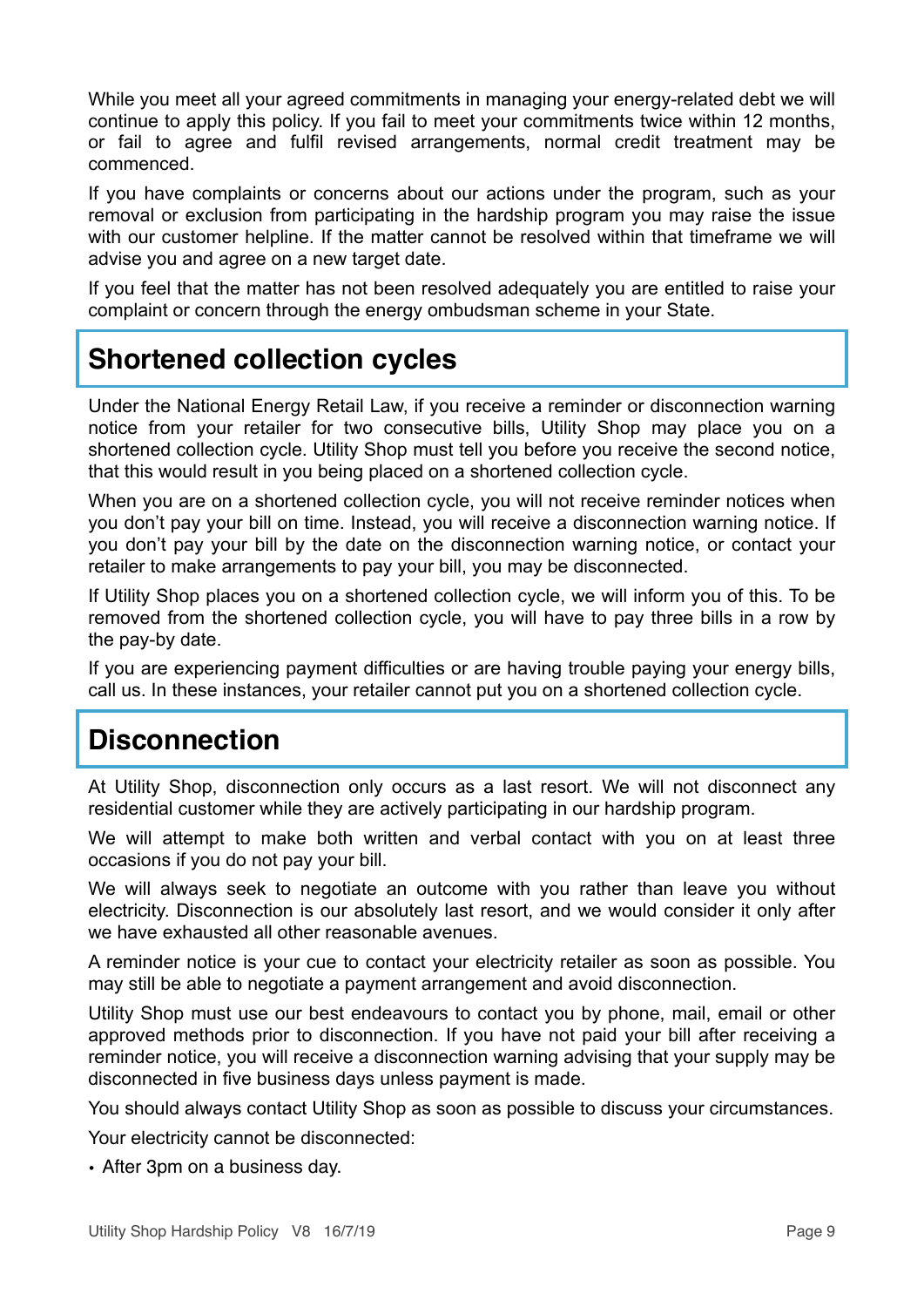- On a Friday or the day before a public holiday (except in the case of a planned interruption).
- On a weekend or public holiday.
- If you have lodged a complaint with us in relation to the disconnection.
- For non-payment where the amount outstanding is less than the amount prescribed by the Australian Energy Regulator.
- Between 20 and 31 December (inclusive).
- In extreme weather conditions (such as a heatwave).

### <span id="page-10-0"></span>**Non-compliance with Agreements**

Customers who do not adhere to agreed payment plans will be contacted and managed in accordance with regulatory obligations under the National Energy Customer Framework (NECF).

Customers who graduate from our hardship program will be returned to normal billing cycles.

Customers who choose to change retailer will be removed from the hardship program.

Customers who fail to adhere to their payment plan agreement will be removed from the hardship program.

Customers who are not in financial hardship or who are not willing to meet their financial obligations are not eligible for entry into our hardship program.

### <span id="page-10-1"></span>**We can help you save energy**

Using less energy can save you money.

#### <span id="page-10-2"></span>**What we will do**

When you join our hardship program, we can give you tips to use less energy. This can be different depending on the state or territory you live in.

#### <span id="page-10-3"></span>**Energy efficiency**

The efficient use of energy in your home will help to reduce your energy consumption by alleviating some of the financial burden from over-consumption. By making simple modifications around the house or to energy consumption behaviour, customers will be able to save money.

In recognition of the importance of energy conservation, we can institute an energy advisory service for our customers that aims to achieve cost savings by reducing electricity consumption by pinpointing energy wastage.

Utility Shop will firstly offer to undertake a desktop review using our detailed modelling program to estimate how your current home energy use occurs. If we are unable to explain or account for a significant amount of energy consumption, a home energy auditing service may then be provided to customers who are a part of our hardship program. Home energy audits will only be available to customers categorised as 'critical', meaning that they are in long-term hardship or have a considerably high debt.

Once a review has been made by an auditor, our team will consider offering the following:

• Referral to a government grants scheme;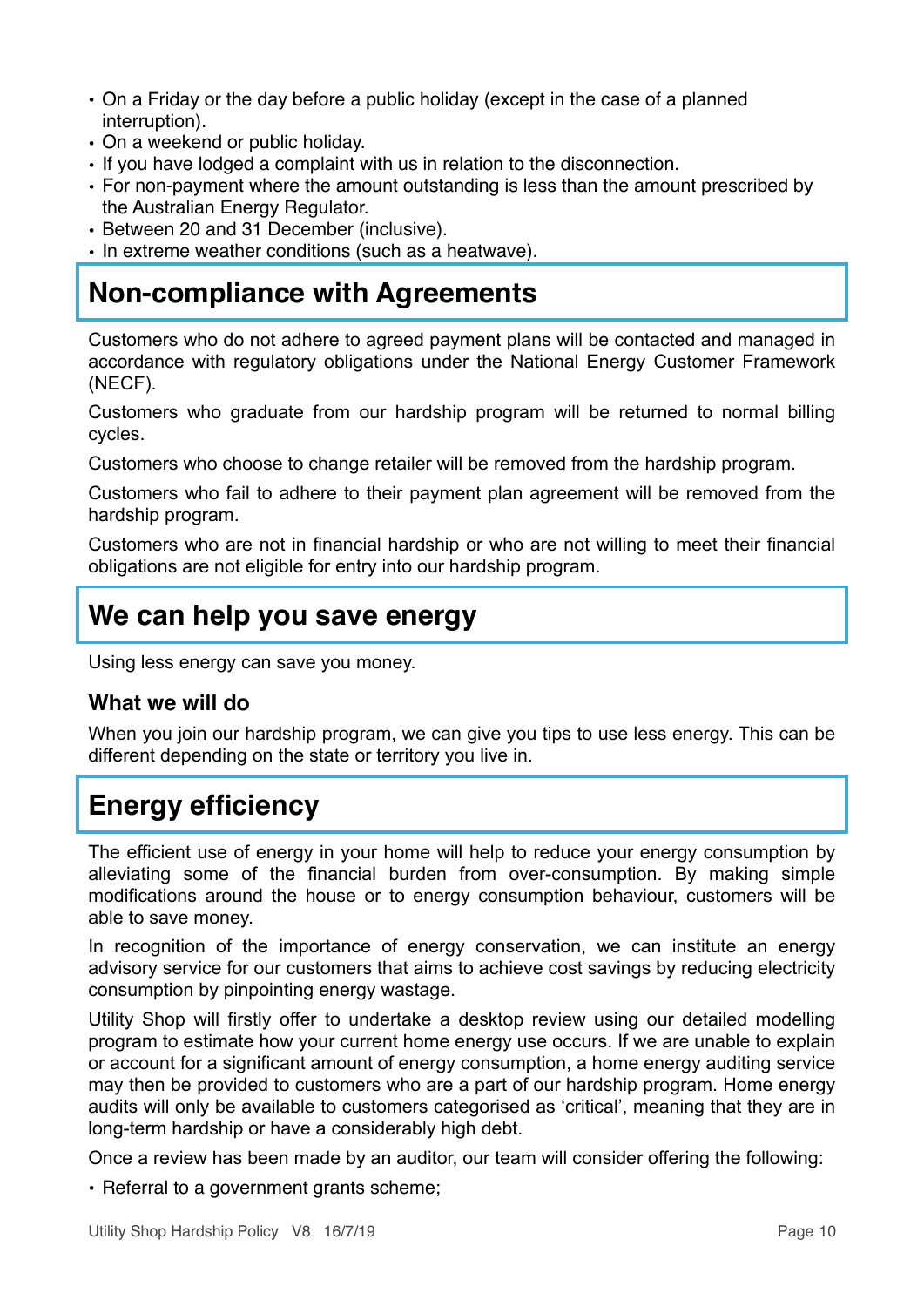• Assisted purchase of energy efficient appliances through a third-party supplier.

Where possible, Utility Shop recommends customers use free home energy audits or self assessment kits.

In South Australia, low income households may be eligible for a free home energy audit through the [Retailer Energy Efficiency Scheme \(REES\).](https://www.sa.gov.au/topics/water-energy-and-environment/using-saving-energy/retailer-energy-efficiency-scheme) Utility Shop may contact one of the [third party contractors](http://www.escosa.sa.gov.au/residential-energy-efficiency-scheme-rees/rees-obliged-retailers.aspx) delivering audits through REES to see if they can assist you.

The Government of South Australia's [Energy Advisory Service](https://www.sa.gov.au/topics/water-energy-and-environment/energy-advice-and-education/energy-advisory-service) (EAS) provides free, independent information on a range of energy topics, including:

- help saving energy at home
- understanding your energy bills and meters
- how to calculate appliance running costs
- links to services that can help you if you have trouble paying bills
- general information about energy efficient home design and renewable energy technology, like solar photovoltaic systems.

EAS is available Monday to Friday, between 9am and 5pm. Phone: 8204 1888 or 1800 671 907 (free call from fixed lines) Email: [energyadvice@sa.gov.au](mailto:energyadvice@sa.gov.au) Visit: Level 8, 11 Waymouth Street, Adelaide SA 5000

Home Energy Toolkits contain equipment and information to help you find out how energy is used in your home and what you can do to make savings.

The Home Energy Toolkit is available from all metropolitan libraries and most regional libraries in South Australia. Contact your local library to check availability.

If your Home Energy Toolkit has run out of worksheets, you can [download a copy of the](https://www.sa.gov.au/__data/assets/pdf_file/0004/9481/150511-Home-Energy-Toolkit-worksheet.pdf) [worksheet](https://www.sa.gov.au/__data/assets/pdf_file/0004/9481/150511-Home-Energy-Toolkit-worksheet.pdf) and print them yourself or contact the Energy Advisory Service for more.

#### <span id="page-11-0"></span>**Other supports to help you pay your energy bill**

Depending on the state or territory you live in, there are other supports to help you pay your energy bills.

#### <span id="page-11-1"></span>**What we will do**

We will tell you about other ways you can get help to pay your energy bill, such as:

- government relief schemes
- energy rebates
- concession programs
- <span id="page-11-2"></span>• financial counselling services.

#### **What we need you to do**

If you find out you are eligible for these programs, let us know as soon as possible so we can help you.

#### <span id="page-11-3"></span>**Concessions and allowances**

Customers who receive benefits or allowances from Centrelink are eligible to use Centrepay as a bill-paying service. Centrepay automatically deducts payments of no less than \$10 from a customer's benefits to pay their energy bill. There is no cost to customers to use Centrepay, and they can halt deductions at any time by contacting Centrelink.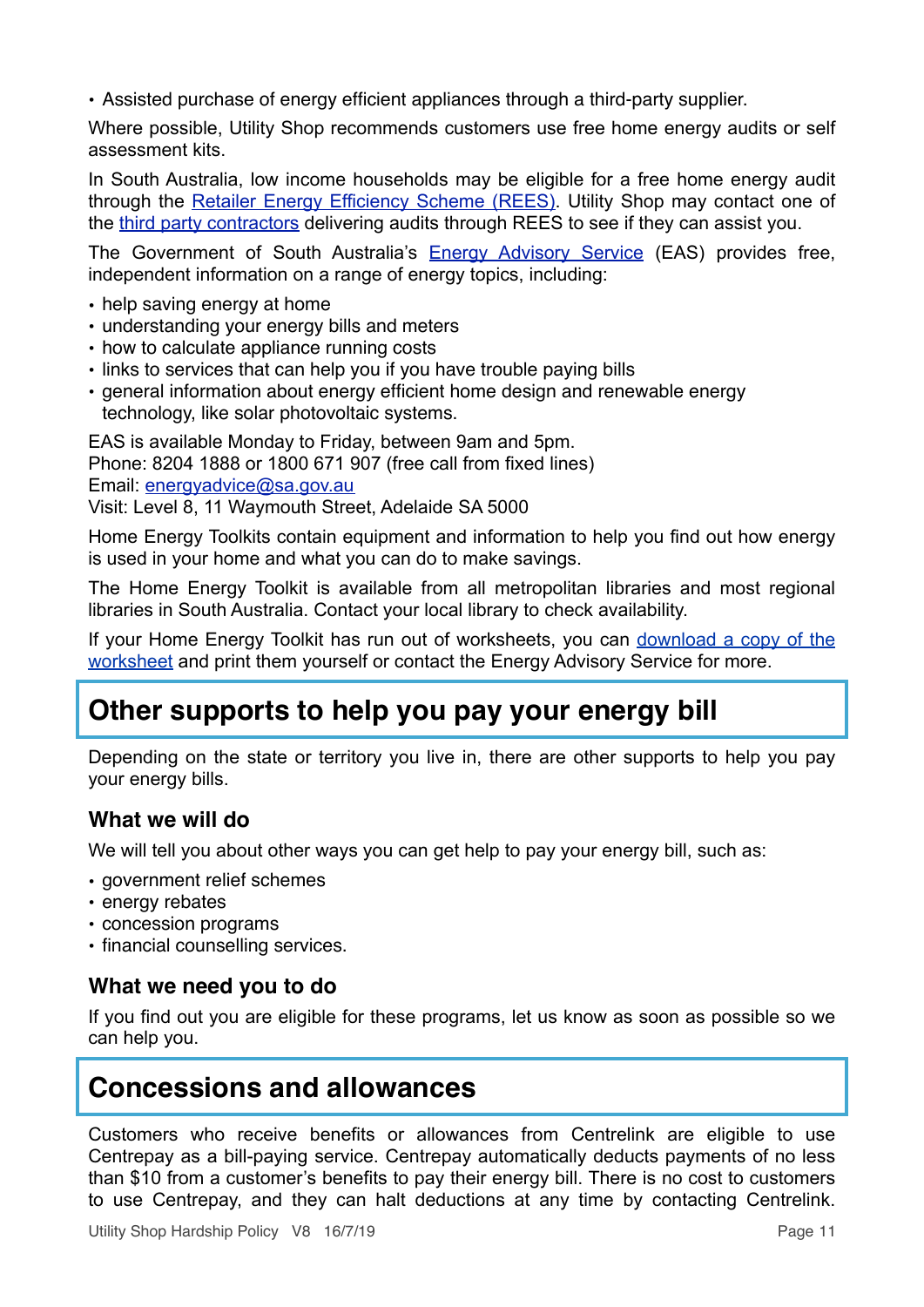Further information can be obtained from Centrelink at [www.centrelink.gov.au](http://www.centrelink.gov.au) or by phoning 1800 050 004.

Utility Shop will inform customers experiencing hardship about other government concessions, grants, rebates and capital goods assistance programs. A list of state based concession schemes is provided below.

#### <span id="page-12-0"></span>**South Australian customers can access the following rebates and concessions**

Energy Concession Emergency Financial Assistance Residential Parks Residents Concession Electricity Transfer Rebate Medical Heating and Cooling Concession For further information, visit [www.dcsi.sa.gov.au](http://www.dcsi.sa.gov.au) or phone 1800 307 758.

#### <span id="page-12-1"></span>**For information on ACT grants and concessions visit**

[www.act.gov.au/assistance](https://www.act.gov.au/assistance) and [www.grants.act.gov.au.](http://www.grants.act.gov.au) For information about the ACT Civil and Administrative Tribunal's debt waiver initiative, visit [www.acat.act.gov.au.](http://www.acat.act.gov.au)

#### <span id="page-12-2"></span>**NSW customers can access the following grants and rebates**

NSW Low Income Household Rebate Life Support Rebates Medical Energy Rebate Energy Accounts Payment Assistance (EAPA) For further information, visit [www.trade.nsw.gov.au.](http://www.trade.nsw.gov.au)

#### <span id="page-12-3"></span>**Queensland customers can access the following concessions and assistance**

Electricity Concession Reticulated Natural Gas Electricity Life Support Concession Scheme Medical Cooling and Heating Electricity Concession Home Energy Emergency Assistance (HEAA) Seniors Electricity and Gas Rebates For further information, phone 13 74 68 or visit [www.communities.qld.gov.au.](http://www.communities.qld.gov.au)

#### <span id="page-12-4"></span>**Tasmanian customers can access the following grants and concessions:**

Electricity Concession

Heating Allowance

Life Support Machine Rebate

For further information, visit [www.concessions.tas.gov.au.](http://www.concessions.tas.gov.au)

#### <span id="page-12-5"></span>**Victorian customers can access the following grants and concessions**

Annual Electricity Concession Winter Energy Concession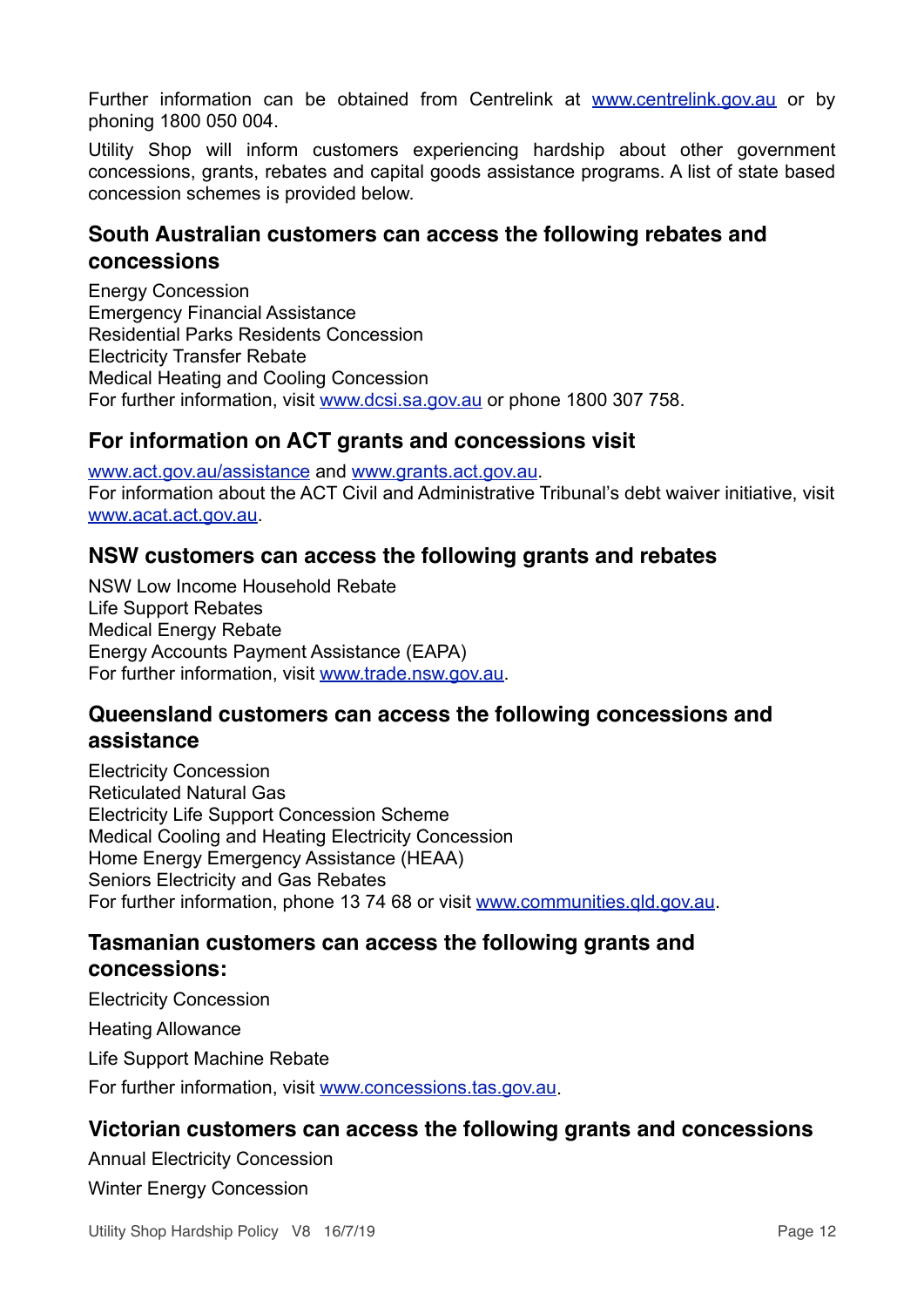Off-Peak Concession

Service to Property Charge Concession

Electricity Transfer Fee Waiver

Life Support Machine Electricity Concession

Medical Cooling Concession

Group Homes Winter Energy Concession

Homewise: Appliance and Infrastructure Grant

Utility Relief Grant Scheme (URGS)

For further information, visit <https://services.dhhs.vic.gov.au/concessions-and-benefits>or phone 1800 658 521.

## <span id="page-13-0"></span>**Other support**

Where call centre staff are able to identify if a hardship program customer is calling from a mobile phone we will offer a call back service.

Financial counselling services help people who are in financial difficulty and can help you manage a short-term crisis and plan to prevent a future one. Financial counsellors can help you take full control of your own financial affairs and can:

- help you organise your financial information;
- design a personal budget and suggest ways to change and improve your financial situation;
- assess your eligibility for government assistance;
- negotiate with your creditors;
- explain debt recovery procedures, bankruptcy and other alternatives;
- refer you to other services, for example, gambling support, family support or personal counselling or community legal aid.

Utility Shop may refer vulnerable customers to the Financial Counsellors Helpline on 1800 007 007 or visit the website to find the nearest advisor <https://www.financialcounsellingaustralia.org.au/Home>

Financial counsellors can contact Utility Shop's EnergyAssist team directly from 9am to 5pm Monday to Friday on 08 7127 1510.

### <span id="page-13-1"></span>**We will work with you**

If you have joined our hardship program, we will not:

- charge late payment fees
- require a security deposit
- make changes to your plan without your agreement. For example, we will not put you on a shortened collection cycle unless you agree first.

## <span id="page-13-2"></span>**Communicating with Customers in Financial Hardship**

As part of Utility Shop's early response to identifying customers undergoing financial difficulties, we send pamphlets on our hardship program to customers who have not paid their energy bills on time and have been sent reminder letters.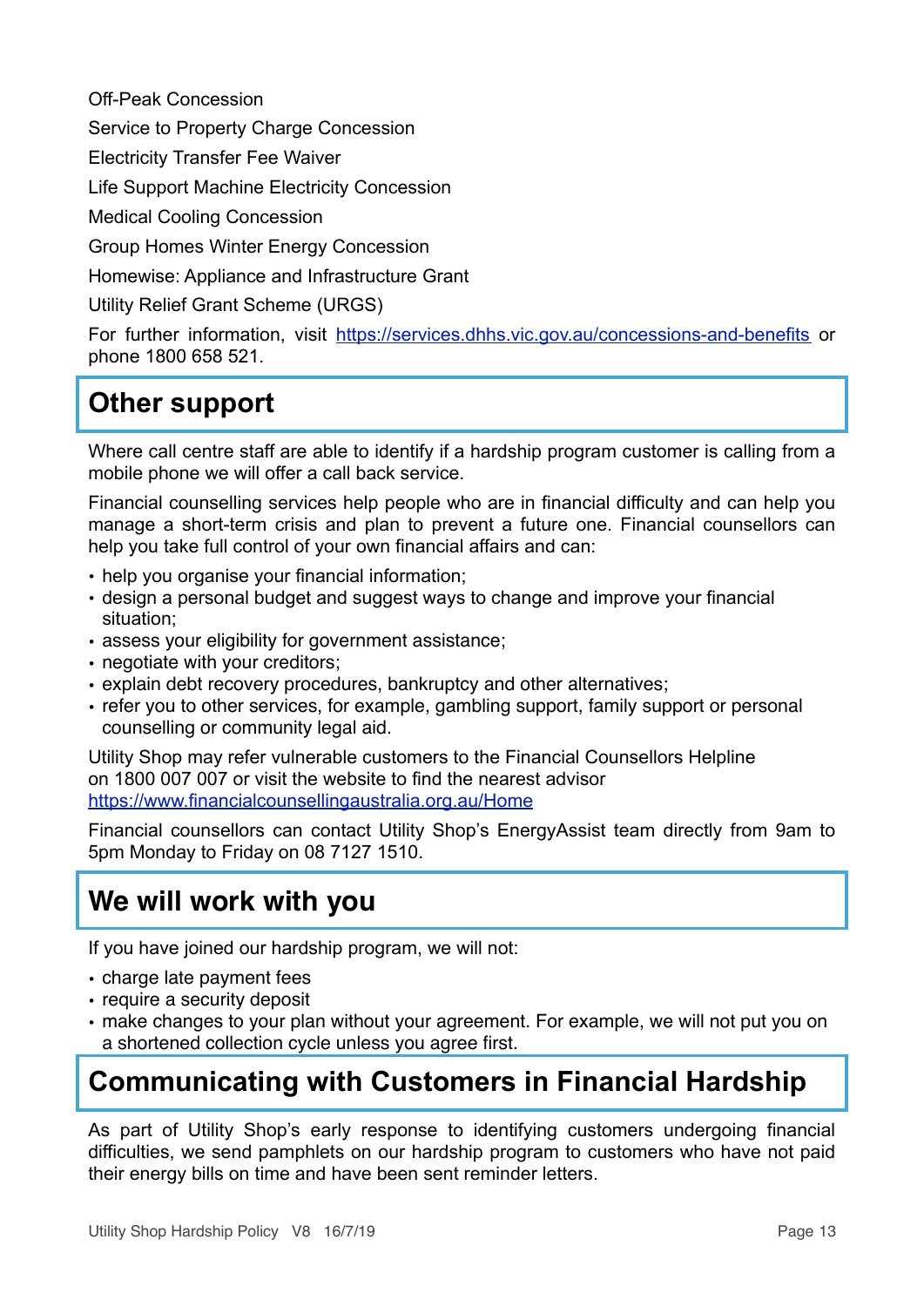Utility Shop communicates information to customers about hardship assistance options, including their rights and obligations, via phone calls, letters, emails, pamphlets, home audits and our web site. Letters are sent to customers in the hardship program:

- When a customer enters the program
- When a customer's account is reviewed
- When there is a change in agreed payment plan or a change in energy use
- When there is a late payment or no payment

Utility shop team members will phone, text message and write to customers in the hardship program who have failed to meet their payment plan agreement. Customers participating in our hardship program are obliged to communicate with their case manager or risk removal from the program.

If a customer has difficulty with English, an interpreter service is available through the Translating and Interpreting Service (TIS National) on 131 450. For further information please also refer to the TIS website. [www.tisnational.gov.au/en/Help-using-TIS-National](https://www.tisnational.gov.au/en/Help-using-TIS-National-services/Contact-TIS-National)[services/Contact-TIS-National](https://www.tisnational.gov.au/en/Help-using-TIS-National-services/Contact-TIS-National)

إذا كنت بحاجة إلى مترجم إتصل بالرقم: 50 14 13 **:Arabic**

**Chinese:** 如果您需要翻譯,請致電: 13 14 50

**Croatian:** Ako trebate tumača, nazovite: 13 14 50

**Greek:** Αν χρειάζεστε διερμηνέα, τηλεφωνήστε: 13 14 50

**Italian:** Se hai bisogno di un interprete, chiamate: 13 14 50

اگر شما لزم است, فراخوان 450 131 **:Persian**

**Polish:** Jeśli potrzebujesz tłumacza, zadzwoń: 13 14 50

**Portuguese:** Se você precisar de um intérprete, ligue para: 13 14 50

**Serbian:** Ако треба тумача, назовите: 13 14 50

**Spanish:** Si usted necesita un intérprete, llame al: 13 14 50

**Turkish:** Eğer bir tercümana ihtiyacınız Arama: 13 14 50

**Vietnamese:** Nếu bạn cần một thông dịch viên, xin gọi: 13 14 50

When you call TIS National you will be greeted by an English-speaking TIS National operator who will ask what language interpreter you need. After you have requested a language, you will be placed on hold while the operator searches for an available interpreter. Please stay on the line even if there is no hold music.

If an interpreter in your language is available, the operator will connect you with the interpreter and ask you which organisation you need to contact. Please have the name of the organisation, their contact phone number and your client or account number with the organisation (if any) ready when you call TIS National.

The interpreter will tell the TIS National operator who you need to contact and the operator will proceed to call and connect you and the interpreter to the organisation requested.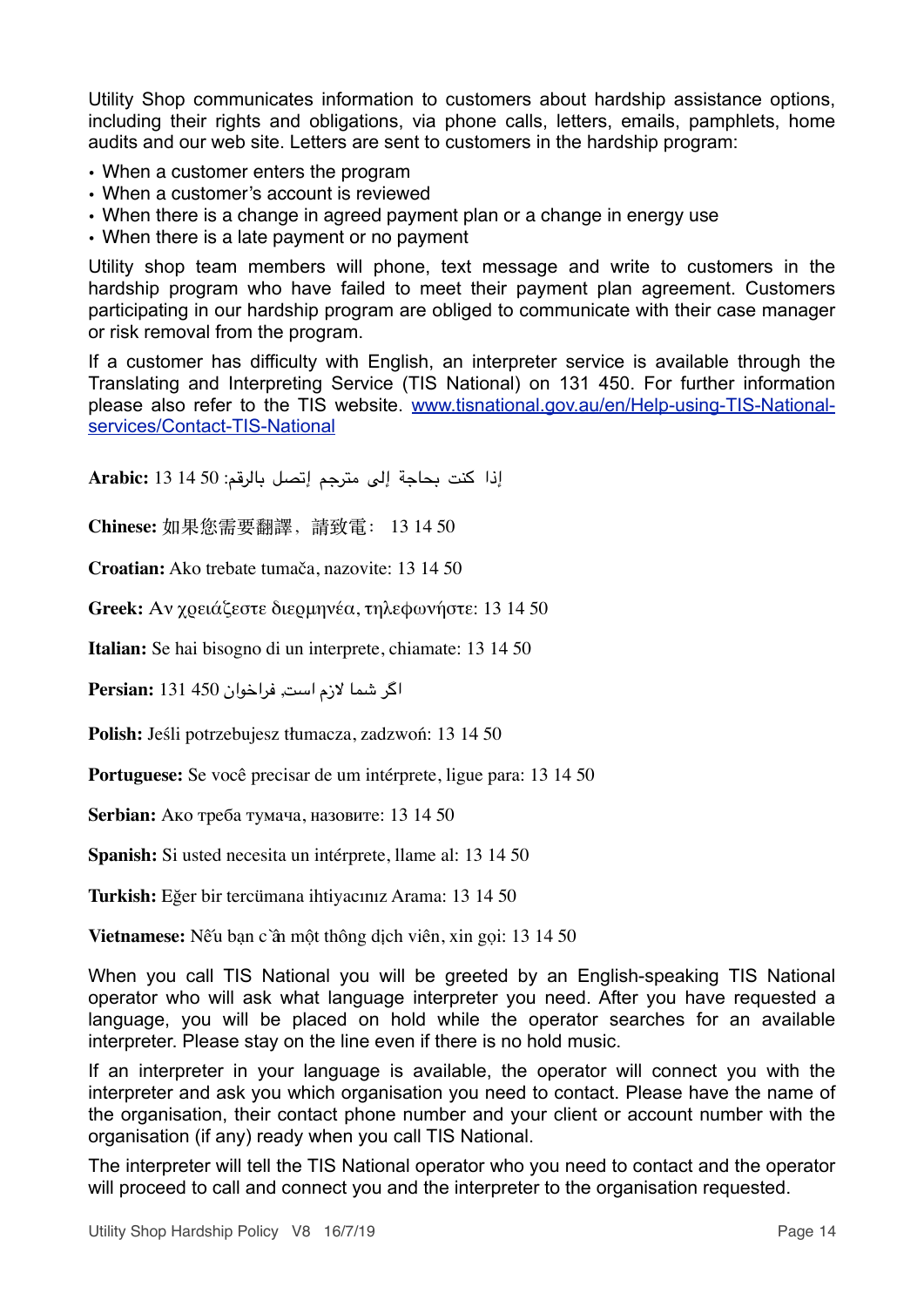Utility Shop is an online energy retailer, which means that emails are the most efficient way of communicating with you. If you do not already have an email address you will find that having an email address useful also to receive bills.

To get a free email address, visit:

- **[Gmail](http://mail.google.com/)**
- [Outlook.com](https://outlook.live.com/owa/)
- [Yahoo!](http://au.mail.yahoo.com/)

Need computer access? Contact your State Government, local library or community agencies to see how they can help you.

### <span id="page-15-0"></span>**Electing a representative**

Utility Shop will engage with the customer's representative as it would with the customer, and consistent with the customer's consent and instructions.

A customer can provide this consent and instructions via any of the contact details listed at the end of this document. You will need to verify your identity by stating your property's NMI, address, your full name, and the contact phone or email address we have on file for you.

## <span id="page-15-1"></span>**Staff training**

Utility Shop educates our staff to identify and work empathetically and non-judgementally with customers in hardship. Our training covers issues relating to financial hardship, identification and referral processes and protocols, and respectful communication with customers. Utility Shop regularly reviews and updates its customer hardship training.

# <span id="page-15-2"></span>**Complaints**

Customers under a hardship program continue to have the same rights in relation to their accounts as customers outside of the program. If there are concerns or complaints, all customers have the right to refer that complaint to Utility Shop.

If you have a complaint, Utility Shop will resolve the matter in accordance with its complaints policy. [View Utility Shop's Complaints Process](https://www.utilityshop.com.au/other/complaints-policy.html)

In short, Utility Shop works to resolve complaints at the customer's first point of contact.

If this is not possible, it will be escalated to the Customer Team Leader. If Utility Shop have been unable to resolve your complaint directly or if you are unhappy with the outcome of the enquiry into your complaint, customers can approach their state Energy Ombudsman scheme, which offers an independent free service to assist in dispute resolution:

**ACT:** ACT Civil and Administrative Tribunal Ph (02) 6207 7740, <https://www.acat.act.gov.au/case-types/energy-and-water-cases>

**NSW:** Energy and Water Ombudsman NSW Ph 1800 246 545, <https://www.ewon.com.au/>

**NT:** Ombudsman for the Northern Territory Ph 1800 806 380, <https://www.ombudsman.nt.gov.au/>

**Qld:** Energy and Water Ombudsman Qld Ph 1800 662 837, <https://www.ewoq.com.au/>